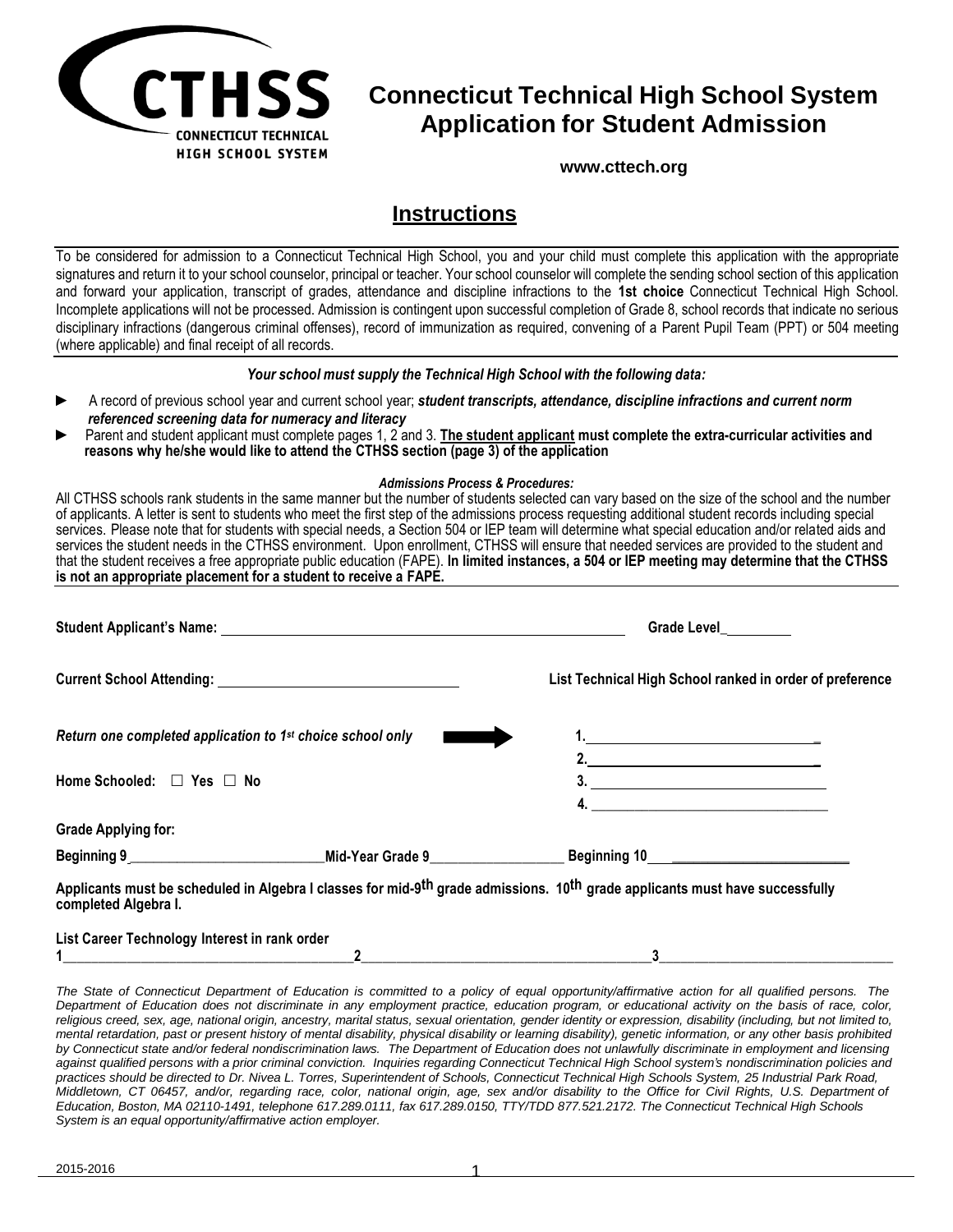This application requests information about your national origin, gender, racial or ethnic group, and primary language spoken in the home. Providing this information is voluntary. The information you do provide will be used for record-keeping purposes only; it will not be used as a factor in any action concerning education, activities *or employment.*

#### **Personal Information**

## **To be completed by the student applicant and parent/guardian**

| Full Name:                                                                                                                                                                                                                                                                                                                                       |                  |                                                           |                                          |                             |                                     |
|--------------------------------------------------------------------------------------------------------------------------------------------------------------------------------------------------------------------------------------------------------------------------------------------------------------------------------------------------|------------------|-----------------------------------------------------------|------------------------------------------|-----------------------------|-------------------------------------|
|                                                                                                                                                                                                                                                                                                                                                  | (Last)           | (First)                                                   |                                          |                             | (Middle)                            |
| Gender:                                                                                                                                                                                                                                                                                                                                          | $\Box$ Male      |                                                           | $\Box$ Female                            |                             |                                     |
| <b>Applicant's Birth Date:</b>                                                                                                                                                                                                                                                                                                                   |                  |                                                           | <b>Place of Birth:</b>                   |                             |                                     |
|                                                                                                                                                                                                                                                                                                                                                  | (Month/Day/Year) |                                                           |                                          | (City)                      | (State)                             |
| Racial or Ethnic Group: All applicants should fill out both A & B:                                                                                                                                                                                                                                                                               |                  |                                                           |                                          |                             |                                     |
| A. Is the applicant Hispanic/Latino? Yes $\Box$                                                                                                                                                                                                                                                                                                  |                  | No $\square$                                              |                                          |                             |                                     |
| B. Is the applicant from one or more races? (choose all that apply):                                                                                                                                                                                                                                                                             |                  |                                                           |                                          |                             |                                     |
| American Indian or Alaskan Native $\Box$                                                                                                                                                                                                                                                                                                         |                  | Native Hawaiian or Other Pacific Islander □               |                                          |                             | Asian $\square$                     |
| White $\square$                                                                                                                                                                                                                                                                                                                                  |                  | Black or African American □                               |                                          |                             |                                     |
|                                                                                                                                                                                                                                                                                                                                                  |                  |                                                           |                                          |                             |                                     |
|                                                                                                                                                                                                                                                                                                                                                  |                  | (Box, Apartment, Street Name and Number)                  |                                          |                             |                                     |
|                                                                                                                                                                                                                                                                                                                                                  | (City or Town)   |                                                           | (State)                                  |                             | (Zip Code)                          |
|                                                                                                                                                                                                                                                                                                                                                  |                  |                                                           |                                          |                             |                                     |
| (If different from residence address)                                                                                                                                                                                                                                                                                                            |                  |                                                           | (Box, Apartment, Street Name and Number) |                             |                                     |
|                                                                                                                                                                                                                                                                                                                                                  | (City or Town)   |                                                           | (State)                                  |                             | (Zip Code                           |
|                                                                                                                                                                                                                                                                                                                                                  |                  |                                                           |                                          |                             |                                     |
| With Whom Do You Live? <sub>Mother</sub> and Father                                                                                                                                                                                                                                                                                              |                  | $\Box$ Mother                                             | $\Box$ Father                            | $\Box$ Legal Guardian       |                                     |
|                                                                                                                                                                                                                                                                                                                                                  | □Foster Care     | $\Box$ Father and Stepmother $\Box$ Mother and Stepfather |                                          |                             | $\Box$ Other (Please Specify Below) |
| (Last Name)                                                                                                                                                                                                                                                                                                                                      |                  | (First Name)                                              |                                          | (Relationship to Applicant) |                                     |
|                                                                                                                                                                                                                                                                                                                                                  |                  |                                                           |                                          |                             |                                     |
|                                                                                                                                                                                                                                                                                                                                                  | (Last)           | (First)                                                   |                                          | (Middle)                    |                                     |
| Father/Guardian's Address if Different:                                                                                                                                                                                                                                                                                                          |                  | (Number and Street)                                       |                                          |                             |                                     |
|                                                                                                                                                                                                                                                                                                                                                  | (City or Town)   |                                                           | (State)                                  |                             | (Zip Code)                          |
|                                                                                                                                                                                                                                                                                                                                                  |                  |                                                           |                                          | Phone: ________________     | Cell Phone_______________           |
|                                                                                                                                                                                                                                                                                                                                                  |                  |                                                           |                                          |                             |                                     |
| Mother/Guardian's Name: ____                                                                                                                                                                                                                                                                                                                     | (Last)           | (First)                                                   |                                          | (Middle)                    |                                     |
|                                                                                                                                                                                                                                                                                                                                                  |                  |                                                           |                                          |                             |                                     |
|                                                                                                                                                                                                                                                                                                                                                  |                  | (Number and Street)                                       |                                          |                             |                                     |
|                                                                                                                                                                                                                                                                                                                                                  | (City or Town)   |                                                           | (State)                                  |                             | (Zip Code)                          |
| Mother/Guardian's Employer: Network and the contract of the contract of the contract of the contract of the contract of the contract of the contract of the contract of the contract of the contract of the contract of the co<br>Parent's E-mail Address and Name: Name and Search and Search and Search and Search and Search and Search and S |                  |                                                           |                                          |                             | Phone: Cell Phone                   |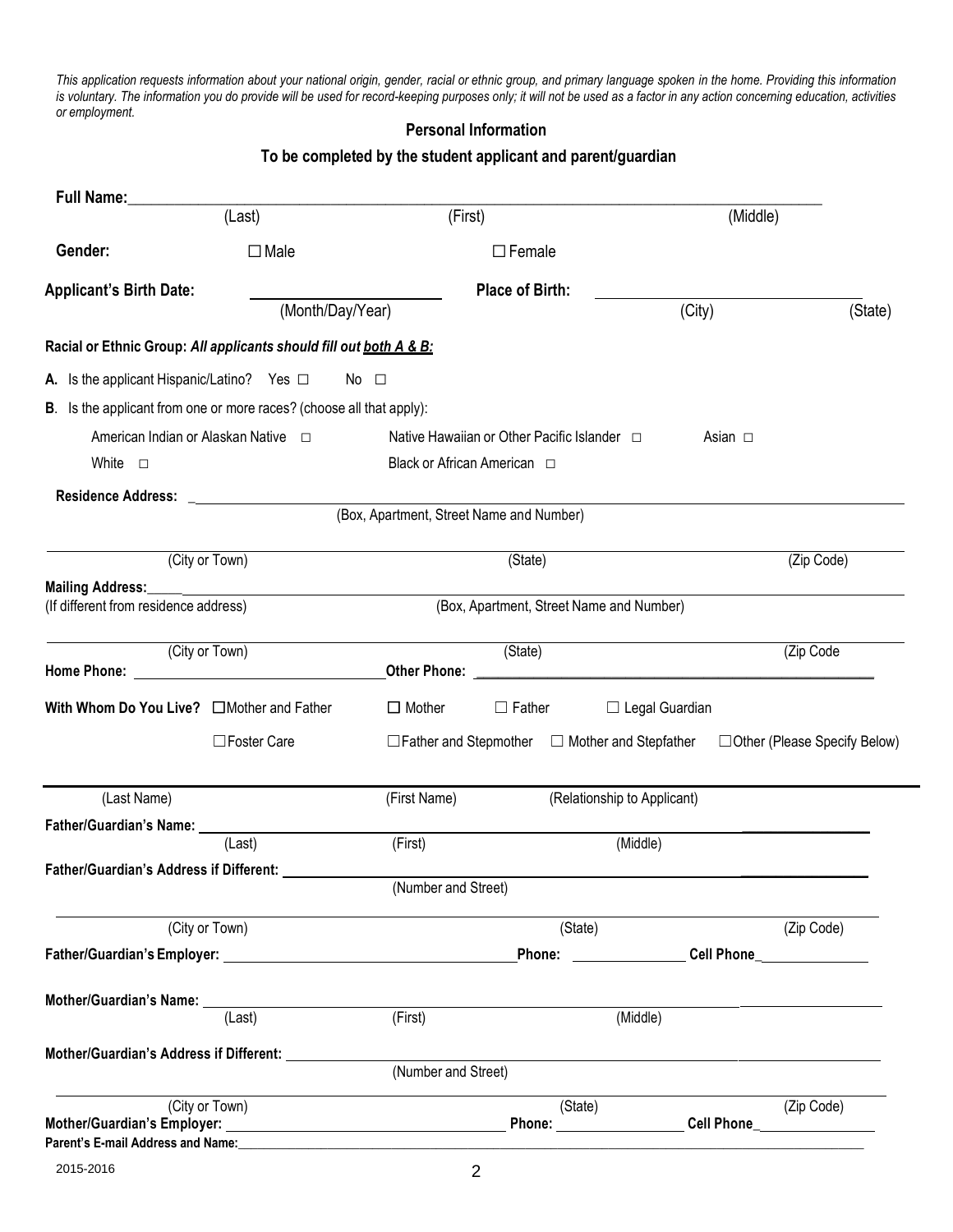## **Emergency Contact (1)**

| (First Name)                         | (Last Name)                                  | (Relationship to the Applicant)                                                         | (Primary Phone) | (Secondary Phone) |
|--------------------------------------|----------------------------------------------|-----------------------------------------------------------------------------------------|-----------------|-------------------|
|                                      |                                              | <b>Emergency Contact (2)</b>                                                            |                 |                   |
| (First Name)                         | (Last Name)                                  | (Relationship to the Applicant)                                                         | (Primary Phone) | (Secondary Phone) |
| <b>Applicant's Primary Language:</b> |                                              |                                                                                         |                 |                   |
|                                      | What language did you learn to speak first?  |                                                                                         |                 |                   |
|                                      | What language do you speak the most at home? |                                                                                         |                 |                   |
|                                      |                                              | What language is spoken the most by parents/guardians or others living in your home? 3. |                 |                   |

### To be completed by student applicant only. Please list activities/clubs & organizations, sports and community involvement:

| List     | <b>Describe Involvement &amp; Dates</b> |
|----------|-----------------------------------------|
|          |                                         |
| n<br>. . |                                         |
| л<br>J,  |                                         |
|          |                                         |
| ວ.       |                                         |

To be completed by student applicant only. Describe the reasons why you would like to attend a technical high school:

#### **Release of Records**

| I approve this application and I hereby give permission for                                                           |                                                                                                                                       |
|-----------------------------------------------------------------------------------------------------------------------|---------------------------------------------------------------------------------------------------------------------------------------|
|                                                                                                                       | (Current School)                                                                                                                      |
| To release the school records of                                                                                      | to the Connecticut Technical High School System.                                                                                      |
| (Student applicant's name)                                                                                            |                                                                                                                                       |
|                                                                                                                       | Such records include, but are not limited to, course grades, discipline records, standardized test results, 504 Plans, IEP and/or PPT |
| records, psychological reports, attendance records, school health records, and records of extracurricular activities. |                                                                                                                                       |
|                                                                                                                       | Date:                                                                                                                                 |
| <b>Signature of Parent/Guardian</b>                                                                                   |                                                                                                                                       |

By signing this I agree to continually update this student's record and forward all new information to the 1st choice school.

<u>Date: Experimental and the contract of the contract of the contract of the contract of the contract of the con</u>

**Signature of Parent/Guardian**